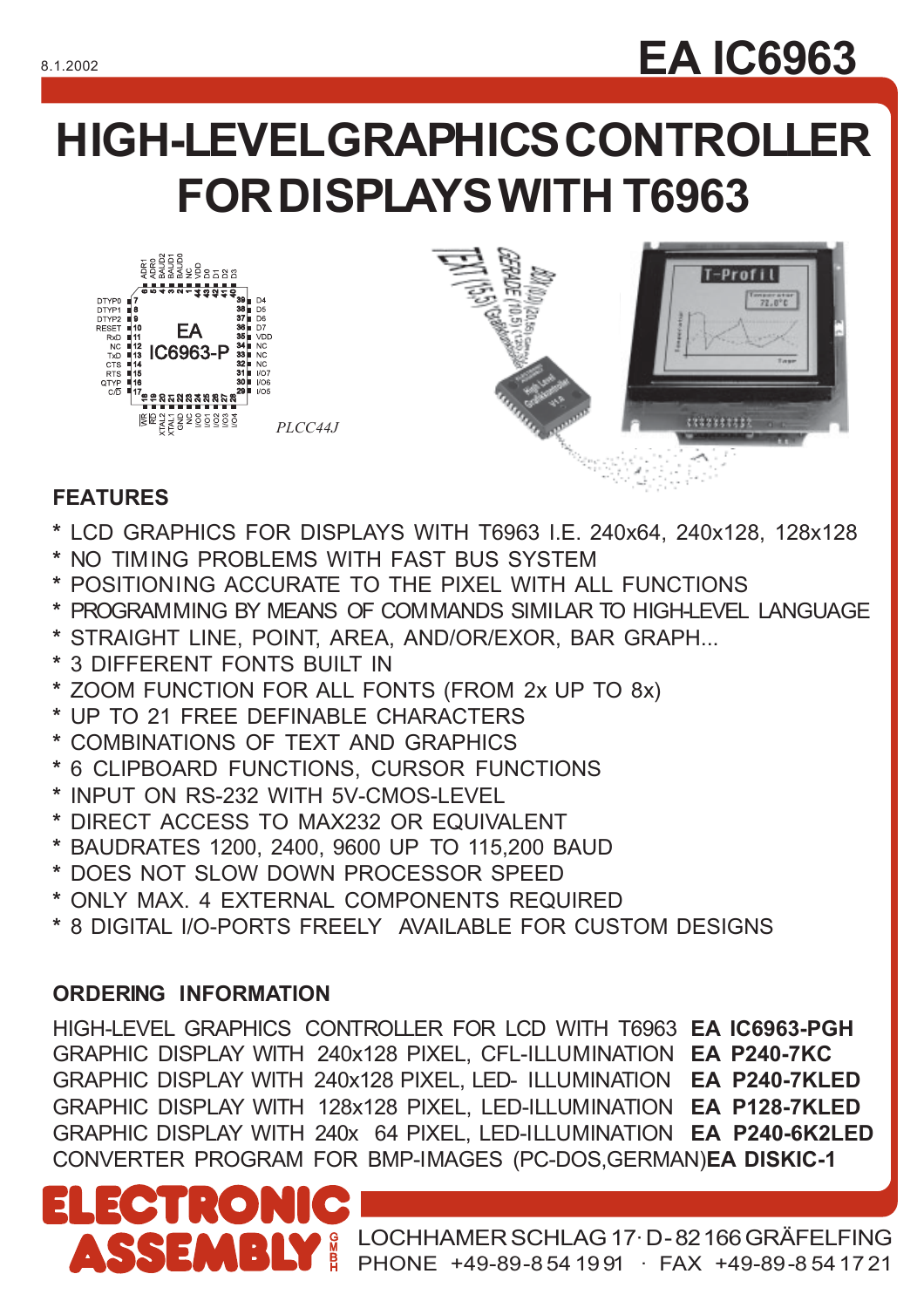## ELECTRONIC ASSEMBLY

#### **GENERAL**

The EA IC202 High-Level Graphics Controller links your system processor to your graphic display. Inputs accepts a serial asynchronous RS-232 interface. The graphic controller includes complete graph routines and various character sizes.

Programming is made by high level programming language with graph commands; time consuming programming of character sets and graph routines is not necessary anymore. Expenditure for developing of your product is reduced significant and several features are gained on top of it:

- no timing problems with fast processor bus
- enough memory space (operating memory and characterset memory especially for µC)
- no time consuming graphic calculations which would slow down processor speed

Connecting to hardware is very simple. Display and main processor are connected directly. Drivers, decoders or port modules are not required. A simple display input need 1 wire (RxD) only. 2 up to maximal 4 external components will complete the circuit: a quartz with 2 capacitors and a resetcapacitor. **No external components** are needed when you operate with 8051-compatible systems. Clock and reset signal can be taken from main processor.

#### **HARDWARE**

Supply voltage of system is +5 Volts. Data transfer is asynchronous serial in RS-232 format at CMOS level. Data format is 8 data bits firm, 1 stop bit and no parity. Baud rate can be selected on 3 pins from 150 Baud up to 115200 Baud. Handshake lines RTS and CTS on board too. On small amounts of datas there is no interpretation required (data buffer of 56 byte is built in).

Data format:

X **D2** X D<sub>5</sub> D<sub>0</sub> D<sub>1</sub>  $D3$ D4  $\times$  $\overline{D6}$   $\times$ D7 Stopbit Startbit /

Additional 8 I/O-ports are available for freely usage. This may be wired as inputs or outputs on individual desire. Possible application is switching of backpanel illumination or reading in several keys.

#### **SOFTWARE**

Programming of this High-Level Graphics Controller is performed by commands like i.e. "plot a rectangular box from (0,0) to (64,15) which origins in top left hand corner of display". Therefore the serial interface has to transmit this sequence of bytes: \$52 \$00 \$00 \$40 \$0F. Character strings can be placed exactly to the pixel. Mixing of graphic images with text elements is possible anytime. Three different character sets are available where each of them can be zoomed from 2x up to 8x. The biggest character set 8x16 allows when using 8-x zoom (=64x128) a totally filled display with letters and numbers.

#### **TESTMODE**

As long as pin 15 (RTS) is after Power-On or after Reset connected with GND, the Graphics Controller is in test mode. Display shows now a marked flashing box. When connection Pin 15 (RTS) to GND is removed, the Graphcontroller returns to normal operation mode but testbox still remains visible.

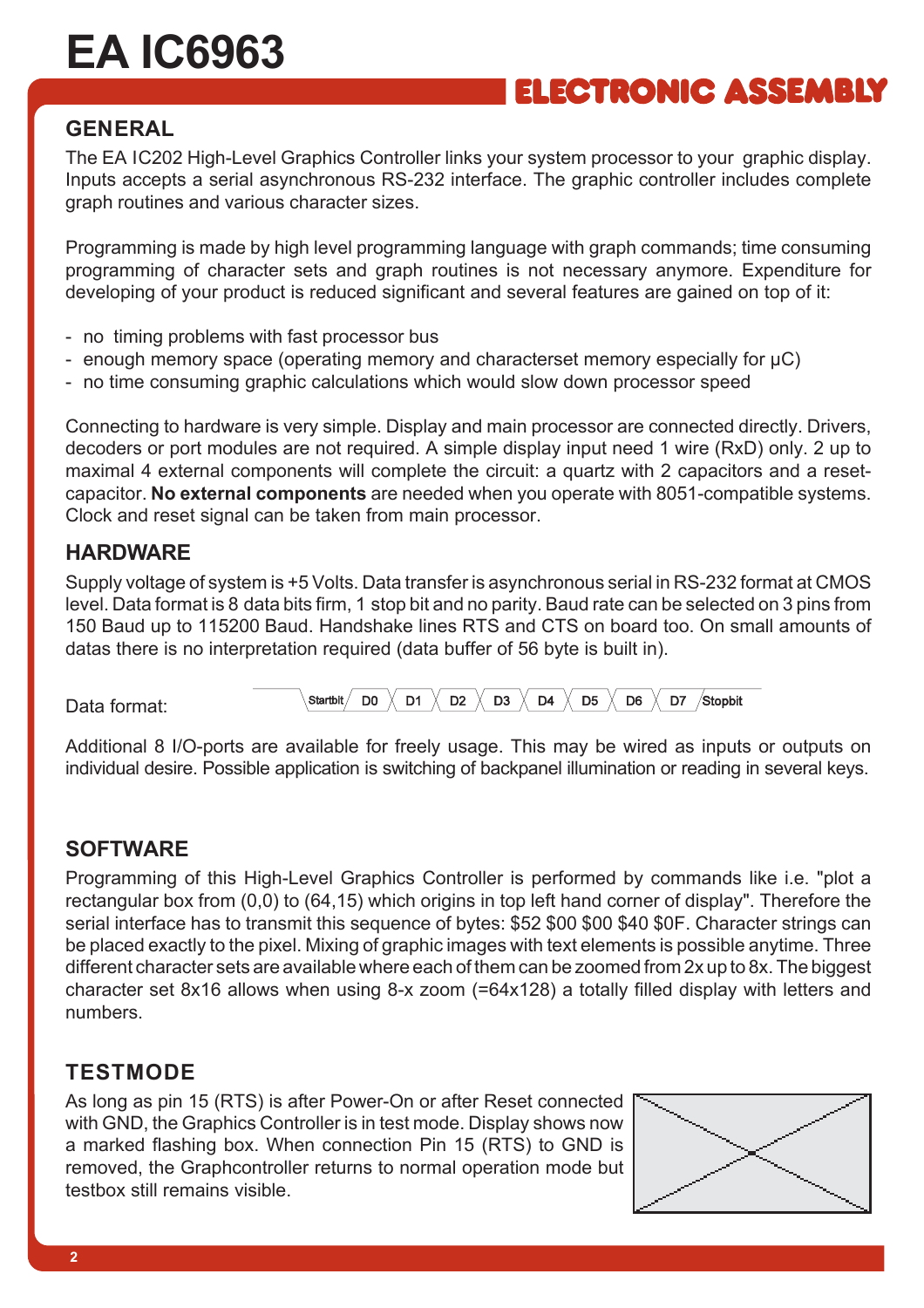## **ELECTRONIC ASSEMBLY**

## **TECHNICAL DESCRIPTION**

| Symbol       | <b>Parameter</b>                            | <b>Valid for</b>                                       | <b>Condition</b>                                               | Min           | Max           | <b>Units</b>   |
|--------------|---------------------------------------------|--------------------------------------------------------|----------------------------------------------------------------|---------------|---------------|----------------|
| <b>VDD</b>   | Power Supply                                | <b>VDD</b>                                             | 11.059 MHz                                                     | 4             | 6             | $\vee$         |
| <b>ICC</b>   | Power Supply Current                        | VDD, Controller is busy                                | 11,059 MHz                                                     |               | 25            | mA             |
| <b>ICC</b>   | Power Supply Current                        | VDD, Controller is ready                               | 11.059 MHz                                                     |               | 6.5           | m <sub>A</sub> |
| <b>VIL</b>   | Input Low Voltage                           | RESET, I/O07, Baud02,<br>Adr <sub>0.1</sub> , RxD, CTS |                                                                | $-0.5$        | $0.2*VDD-0.1$ | V              |
| <b>VIH</b>   | Input High Voltage                          | I/O07, Baud02, Adr01,<br>RxD, CTS                      |                                                                | $0.2*VDD+0.9$ | $VDD+0.5$     | V              |
| <b>VIHR</b>  | Input High Voltage<br>Reset                 | <b>RESET</b>                                           |                                                                | $0.7^*VDD$    | $VDD+0.5$     | $\vee$         |
| <b>VOL</b>   | <b>Output Low Voltage</b>                   | I/O0.7                                                 | $IOL=3.2mA$                                                    |               | 0.45V         | V              |
| IIL          | Logical 0 Input Current                     | Baud02, Adr01,<br>RxD. CTS                             | $VIN = 0.45V$                                                  |               | -50           | μA             |
| ITL          | Logical 1 to 0<br><b>Transition Current</b> | Baud02, Adr01,<br>RxD, CTS                             | $VIN = 2V$                                                     |               | $-650$        | μA             |
| Ш            | Input Leakage Current                       | I/O07                                                  | 0.45 <vin<vd< td=""><td></td><td>±10</td><td>μA</td></vin<vd<> |               | ±10           | μA             |
| <b>CIO</b>   | Pin Capacitance                             | RESET, I/O07, Baud02,<br>Adr <sub>0</sub> .1, RxD, CTS | 1 MHz, 25°C                                                    |               | 10            | pF             |
| <b>IOL</b>   | <b>Output Low Current</b>                   | I/O07                                                  | per line                                                       |               | 10            | mA             |
| <b>IOP</b>   | <b>Output Low Current</b>                   | I/O                                                    | port                                                           |               | 26            | mA             |
| <b>TRSTH</b> | <b>RESET Pulse Width</b>                    | <b>RESET</b>                                           |                                                                | 10            |               | ms             |
| <b>RRST</b>  | <b>RESET Pull Down</b><br>Resistor          | <b>RESET</b>                                           |                                                                | 50            | 300           | <b>kOhm</b>    |
| <b>TOP</b>   | <b>Operating Temperature</b>                |                                                        |                                                                | $\Omega$      | $+70$         | $^{\circ}$ C   |
| <b>FOSC</b>  | <b>Oscillator Frequency</b>                 | XTAL1, XTAL2                                           |                                                                | $\Omega$      | 20            | <b>MHz</b>     |

# *Datas are valid for T = 0..+70°C und VDD= 5,0V ±20% if not noted otherwise. a*

#### **PINNING**



|          |                   |            | <b>Pin Description</b> |                                                                      |
|----------|-------------------|------------|------------------------|----------------------------------------------------------------------|
| Pin      | Symbol            | In / Out   | Level                  | <b>Description</b>                                                   |
| 1        | <b>NC</b>         |            |                        | do not connect                                                       |
| 2,3,4    | BAUD0.2           | In         | lo                     | <b>Baud Rates</b>                                                    |
| 5,6      | ADR0, ADR1        | <b>In</b>  | lo                     | Adressing                                                            |
| 7,8,9    | <b>DTYP</b>       | <b>In</b>  | lo                     | Display size                                                         |
| 10       | <b>RESET</b>      | In         | hi                     | Default controller settings                                          |
| 11       | <b>RxD</b>        | In         | lo                     | RS-232 Receive                                                       |
| 12       | N <sub>C</sub>    |            |                        | do not connect                                                       |
| 13       | TxD               | Out        | lo                     | RS-232 Transmit                                                      |
| 14       | <b>CTS</b>        | In.        | lo                     | lo: RS-232 Data transmit enable;<br>hi: RS-232 Data transmit disable |
| 15       | <b>RTS</b>        | Out        | lo                     | lo: RS-232 Data receive enable;<br>hi: RS-232 Data receive disable   |
| 16       | QTYP              | In         | hi/lo                  | Crystal type, lo=11.059 MHz, hi=18.432<br><b>MHz</b>                 |
| 17       | C/D               | Out        |                        | Display: hi: Data; lo: Command                                       |
| 18       | <b>WR</b>         | Out        | hi/lo                  | Display: Data/Command write                                          |
| 19       | <b>RD</b>         | Out        | hi/lo                  | Display: Data/Command read                                           |
| 20       | XTAL <sub>2</sub> | Out        |                        | System clock                                                         |
| 21       | XTAL1             | In         |                        | System clock (external input)                                        |
| 22       | GND               | <b>GND</b> | lo                     | Power supply 0V                                                      |
| 23       | N <sub>C</sub>    |            |                        | do not connect                                                       |
| 24.31    | IO07              | I/O        | hi/lo                  | 8 Inputs/Outputs                                                     |
| 32,33,34 | NC                |            |                        | do not connect                                                       |
| 35       | <b>VDD</b>        | VDD        | hi                     | Power supply +5V                                                     |
| 36.43    | D7.0              | VO.        | hi/lo                  | Display: Data lines                                                  |
| 44       | VDD               | VDD        | hi                     | Power supply +5V                                                     |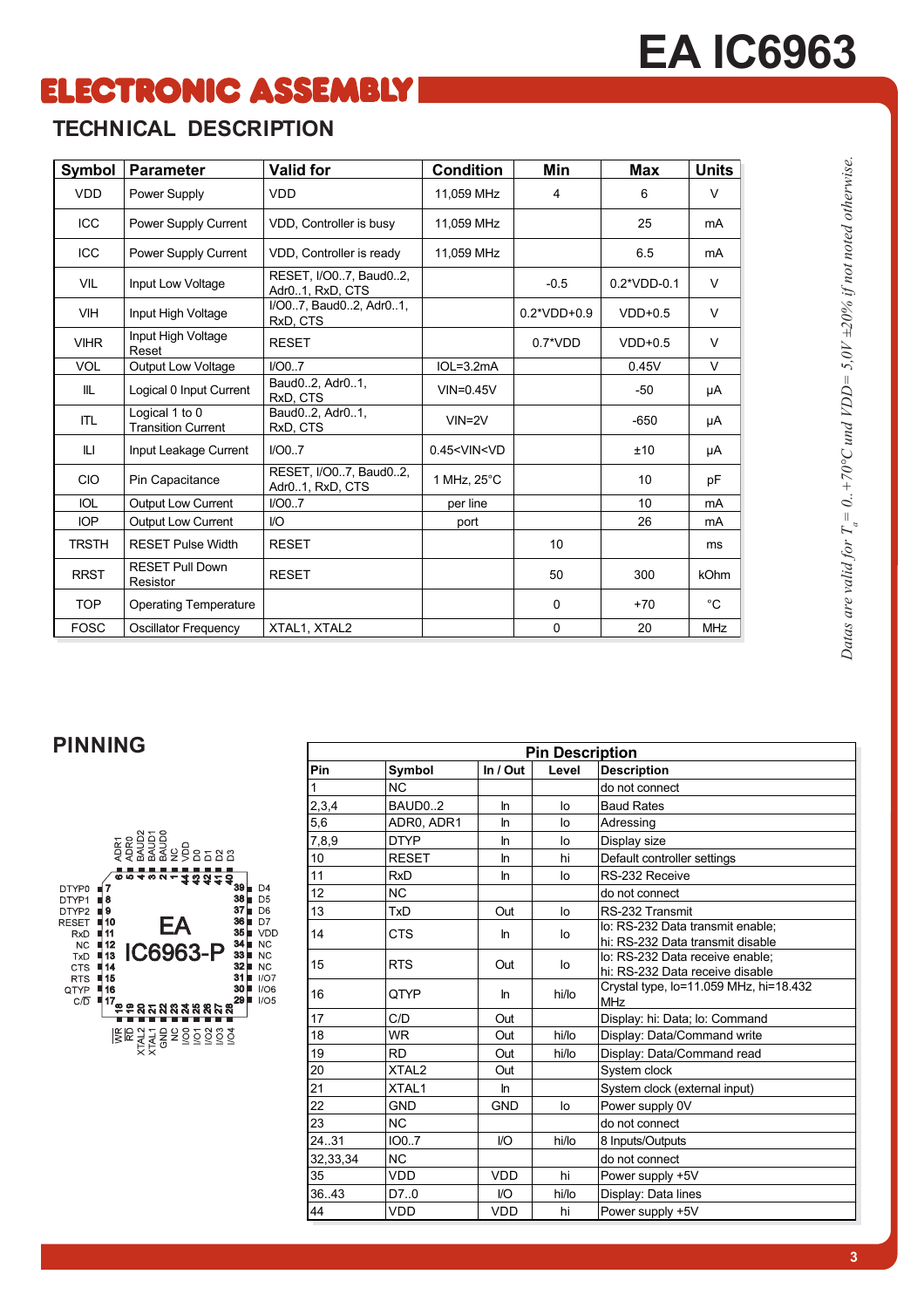## ELECTRONIC ASSEMBLY

#### **BAUDRATES**

Various Baudrates can be set depending on System clock (Quartz, Ceramic resonator) for RS-232 data transfer. Setting is made by connecting pin BAUD0..2 and QTYP with VDD or GND-level. Programmable Baudrates are listed in beside table (0:GND, 1:VDD).

|        |           |      |      | <b>Baudrate</b>                     |                          |
|--------|-----------|------|------|-------------------------------------|--------------------------|
| ¢<br>ś | Baud<br>2 | Baud | Baud | $QTYP = 0$<br>11.0592<br><b>MHz</b> | $QTYP = 1$<br>18.432 MHz |
|        | 0         | ŋ    | 0    | 1200                                | 1200                     |
| r      | 0         | ŋ    |      | 2400                                | 2400                     |
| €      | 0         |      | 0    | 4800                                | 4800                     |
|        | 0         |      | 1    | 9600                                | 9600                     |
|        |           | 0    | 0    | 19200                               | 19200                    |
|        |           | ŋ    |      | 38400                               | 38400                    |
|        | 1         |      | 0    | 57600                               | 57600                    |
|        |           |      |      | 115200                              | 115200                   |

#### **TYPE OF DISPLAYS**

Seven standard display types can be selected by connecting pins DTYP0..2 with VDD- or GND-level (0: GND, 1: VDD). Please choose our ELECTRONIC ASSEMBLY displays from this table. Displays with other sizes can be set by command '!' (see page 16).

|  |   |          | Dtyp 2 Dtyp 1 Dtyp 0 Resolution Display i.e. |
|--|---|----------|----------------------------------------------|
|  | 0 | 128 x 64 |                                              |
|  |   |          | 128 x 112 EA 7128-6,8KEL                     |
|  | 0 |          | 128 x 128 EA P128-7KLED                      |
|  |   |          | 160 x 128 EA 7160-7KLED                      |
|  | ŋ |          | 240 x 40 EA VK-5343LED                       |
|  |   |          | 240 x 64 EA P240-6K2LED                      |
|  | ŋ |          | 240 x 128 EA P240-7KLED                      |

#### **APPLICATION EXAMPLE**



#### **APPLICATION HINTS**

In order to ensure trouble free operation, you should be aware of basic construction rules in digital electronic applications already during development of your circuit layout:

Watch for straight ground routing in your layout (no ground loops)

- Supply voltage distribution is best performed star shaped by widend conductor tracks, preferably by multilayer boards with seperate power supply layers.
- Components resp. cuircits with high or variable current consumption need seperate supply cables. Remaining cuircuits must be decoupled and filtered on demand. Also power for LED-illumination of display should be supplied seperate.
- Use blocking capacitors at all active components.
- Keep tracks carrying high frequency signals resp. high rising slopes as short as possible (XTAL1 and XTAL2 !)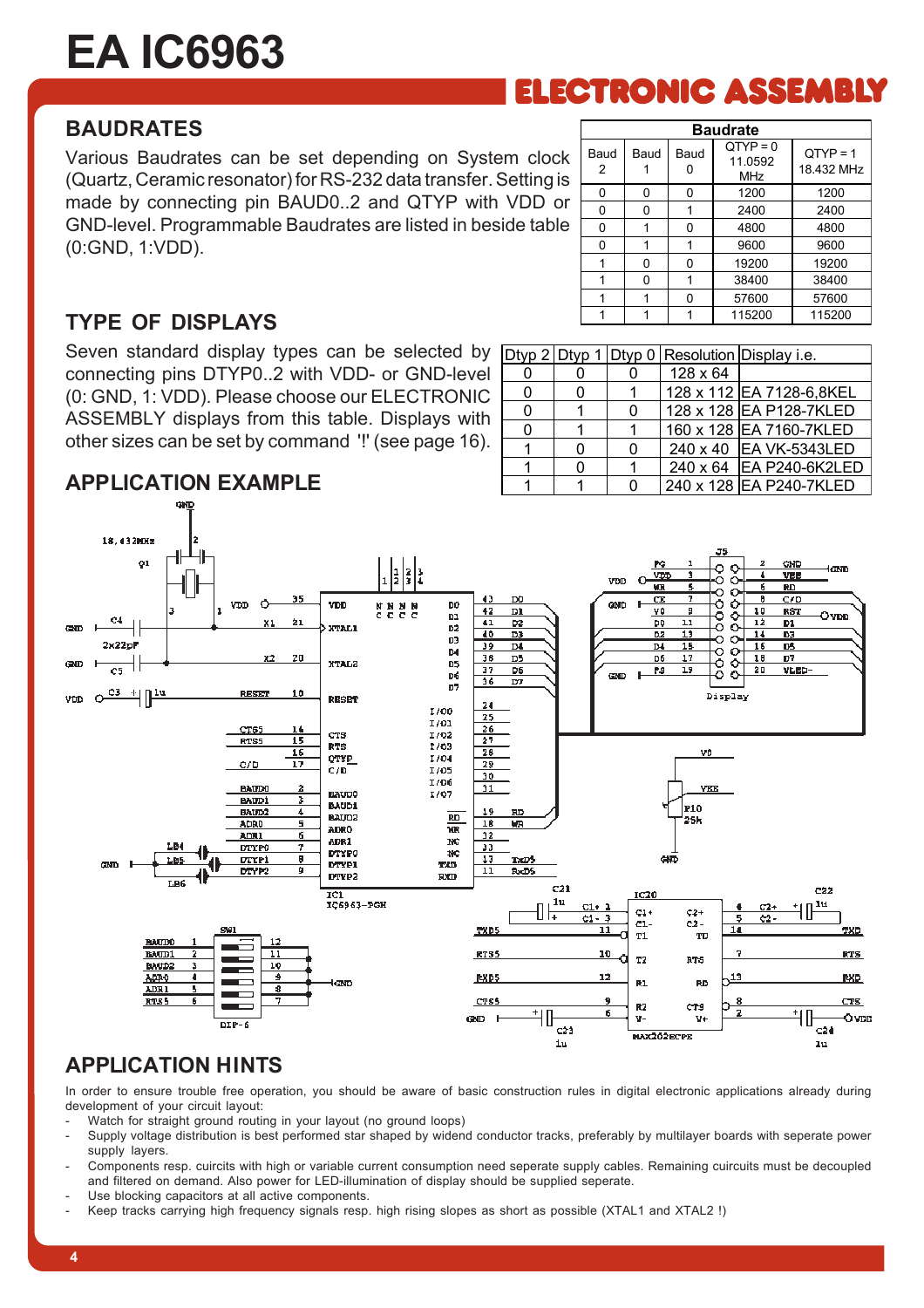## **ELECTRONIC ASSEMBLY**

## **DIMENSIONS EA IC6963-PGH**

Housing: PLCC44J; all sizes in Inches (mm)



## **DEFAULT SETTINGS**

|                                   | <b>Default settings</b> |                           |
|-----------------------------------|-------------------------|---------------------------|
| Register                          | comman                  | after power-on /<br>reset |
| Text mode                         | т                       | right, set, black         |
| Graphics mode                     | v                       | set                       |
| Font                              | F                       | 6x8                       |
| Font factor width/height          | F                       | 1/1                       |
| Last xy                           | W                       | (0;0)                     |
| Self-defined character            | F                       | undefined                 |
| Bar graph 18                      | B                       | undefined                 |
| High-level graphics<br>controller | ĸ                       | selected                  |
| Flashing area                     | QD                      | (0;0)                     |
| Flashing mode                     | QC                      | inverse                   |
| Flashing time                     | QZ                      | $0.6$ sec.                |
| Clipboard                         | C                       | empty                     |
| Inputs / outputs I/O07            | Y                       | H level                   |

 $I/O$  0..7 $\circ$ 



LED.

## **DIGITAL INPUTS AND OUTPUTS IO 0..7**

8 pins of this High Level Graphics Controller may be used as freely available programmable inputs and outputs. Also mixed operation of i.e. 3 outputs and 5 inputs is possible.

#### **Output circuit**

Command "Y n1 n2"1) sets any selected pin IO 0..7 to H- or L-level; it can be compared with an Open-Drain output without pull-up resistor. Current flows only when L-level is applied. A single pin may be loaded with max.



10mA, all pins together may be loaded with 26mA in all, i.e. 2 pins @ 10mA plus 1 pin @ 6mA. Its practicable i.e. to connect and switch a LED directly. Higher current can be provided by an external transistor circuit.

Note that after Power-On resp. in Power-Save-mode all outputs will be at H-level.

#### **Input circuit**



Input pins accept voltage levels between -0,5V and +0,2V\*VDD-0,1V. Leakage current is max. ±10µA. Trigger levels are listed in table of technical description on page 3. Command "X n1"1) allows read in of datas on each individual pin IO 0..7. Voltage level must be stable all over read in procedure. There is no built in filter circuit for contact jitter.



 $390\,\Omega$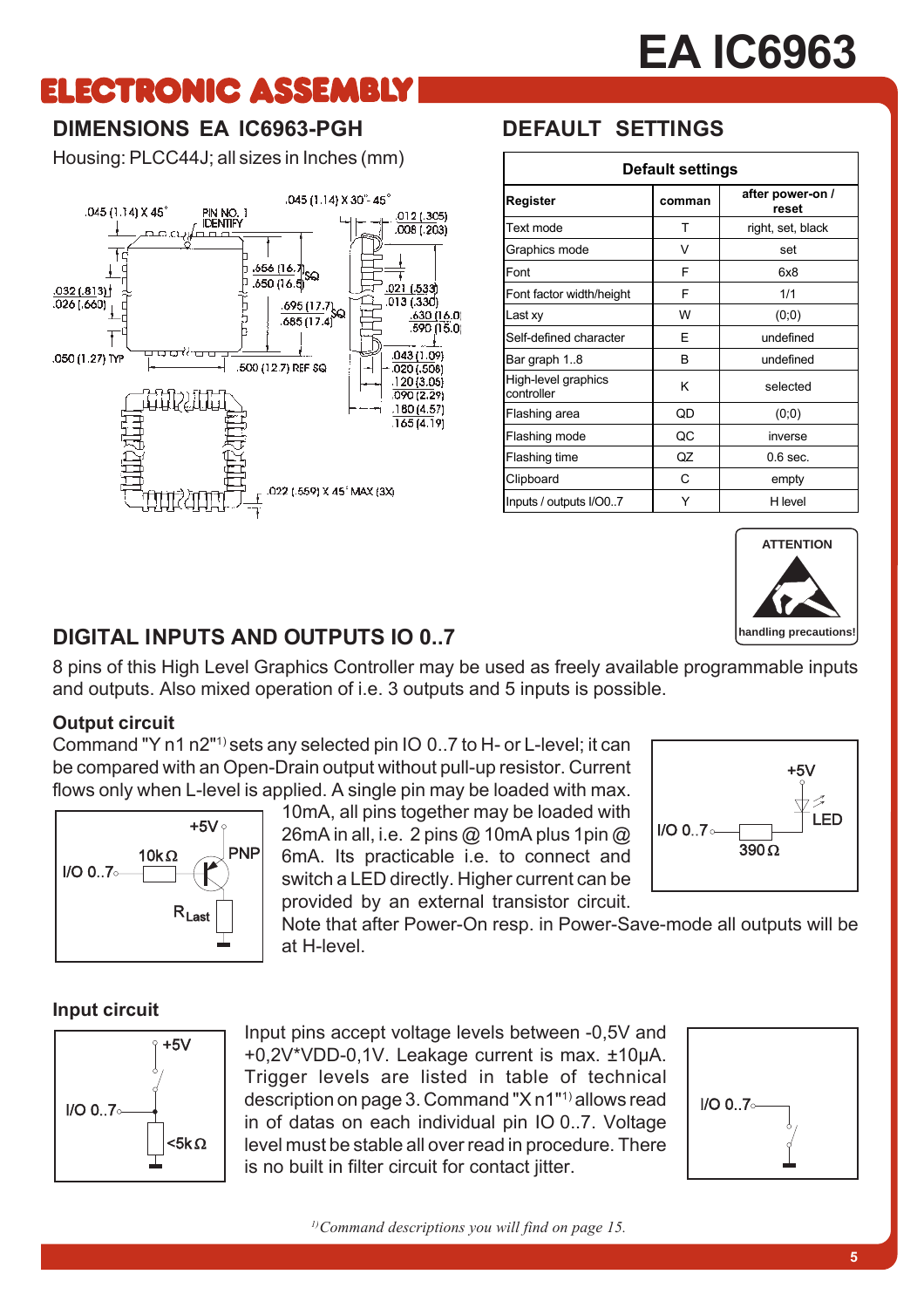# **ELECTRONIC ASSEMBLY**

#### **BUILT IN FONTS**

EA IC 6963 high level graphic controller incorporates three integrated character sets. They can be used at their normal height or can be increased up to eight times, while their width can be increased from two to eight times, independent of the height.

| + Lower<br>Upper | \$0<br>Ô | \$1<br>(1) | $\frac{$2}{2}$ | $\frac{$3}{(3)}$ | \$4<br>(4) | \$5<br>(5) | \$6<br>(6) | \$7 | $^{88}_{(8)}$ | \$9<br>9) | \$A<br>(10)(11)(12)(13)(14)(15) | \$B | \$C        | \$D      | \$E | \$F      |
|------------------|----------|------------|----------------|------------------|------------|------------|------------|-----|---------------|-----------|---------------------------------|-----|------------|----------|-----|----------|
| \$20 (dez: 32)   |          | Ţ          | $\mathbf{u}$   | 4                | 5          | k,         | ÷,         | ٠   | ¢             | J.        | ¥.                              | ÷   | ٠          | $\cdots$ |     | r.       |
| \$30 (dez: 48)   | IJ       | 1.         | e              | я                | ч          | 5          | Б          | 7.  | H             | 9         | ÷                               | ٠   | $\epsilon$ | m        | y.  | ÷        |
| \$40 (dez: 64)   | Ű        | Ĥ          | Ŀ.             | ¢                | Þ          | E          | F          | Ű   | н             | T         | J                               | н   | L.         | H        | n   | Ù.       |
| \$50 (dez: 80)   | p.       | Ů,         | R              | s                | T          | IJ         | IJ         | И   | М             | Y         | 2                               | Ľ   | ъ.         | 1        | ÷.  | $\cdots$ |

*Font 1: 4x6*

| + Lower<br>Upper | \$0<br>(0)    | \$1<br>(1)     | \$2<br>(2)            | \$3<br>$\left(3\right)$           | \$4<br>$\vec{(4)}$ | \$5<br>(5)          | \$6<br>(6)     | \$7<br>(7)                  | \$8<br>(8) | \$9<br>(9) | \$A           | \$Β | \$C                | \$D.<br>(10)(11)(12)(13)(14)(15) | \$E    | \$F           |
|------------------|---------------|----------------|-----------------------|-----------------------------------|--------------------|---------------------|----------------|-----------------------------|------------|------------|---------------|-----|--------------------|----------------------------------|--------|---------------|
| \$20 (dez: 32)   |               | İ              | Ħ                     | 4þ                                | Ś,                 | 21                  | å,             | Ĵ.                          | $\epsilon$ | ý.         | $\frac{1}{2}$ | 4.  | Ĵ.                 | ---                              | ÷.     | $\mathcal{F}$ |
| $$30$ (dez: 48)  | Ø             | 1              | 2                     | 3                                 | 4                  | 5                   | ć,             | 7                           | G          | 9          | ÷             | Î.  | k,                 | $\mathbb{R}^n$                   | ò,     | $\gamma$      |
| \$40 (dez: 64)   | $\mathcal{C}$ | ¢,             | B                     | $\mathcal{L}^{\mathcal{L}}$<br>L. | D                  | <b>COLLECT</b><br>Е | $\cdots$<br>ŀ. | Ġ                           | H          | ľ          | Ĵ             | K   | L                  | M                                | N      | O             |
| \$50 (dez: 80)   | P             | Q              | R                     | S                                 | T                  | U                   | U              | W                           | X          | Υ          | 2             | Ľ   | $\gamma_{\rm{in}}$ | Ō.                               | $\sim$ | $\cdots$      |
| \$60 (dez: 96)   | ۹.            | ä.             | Ь                     | Ċ.                                | d                  | $\mathcal{C}$       | $\frac{1}{2}$  | 9                           | h          | i          | Ĵ             | k   | Ï                  | m                                | P.     | $\mathcal{O}$ |
| \$70 (dez: 112)  | K.            | $\mathbb{C}^n$ | ŗ.                    | Ś.                                | ÷                  | u                   | v              | $\mathcal{L}_{\mathcal{L}}$ | X          | Ħ          | z.            | Ċ   | ŧ                  | Y                                | $\sim$ | Ō.            |
| \$80 (dez: 128)  | C             | $\mathcal{L}$  | $\bullet\bullet$<br>é | ä                                 | ä                  | à                   | á              | ¢,                          | ē          | à.         | ē             | ï   | Ť                  | Ĩ.                               | Ä      | À             |
| \$90 (dez: 144)  | É             | ä.             | Æ                     | S                                 | Ġ,                 | ò,                  | û              | ù.                          | ÿ          | ò,         | Ù             | ¢.  | £.                 | ¥                                | ß      |               |

In addition, you can define up to twenty-one characters on your own, depending on the font being used. These characters will remain until the supply voltage is switched off (see command 'E').

| Font 2: 6x8 |  |
|-------------|--|
|             |  |

Each individual character can be placed precisely to the pixel. You may mix text with graphics in any way at your desire. Several different character sizes can also be displayed together.

| $+$<br>Lower<br>Upper | \$0<br>lO. | \$1<br>$\mathfrak{g}$ | \$2<br>(2) | \$3<br>3   | \$4<br>(4) | \$5<br>[5]       | \$6<br>6)         | \$7<br>(7) | \$8<br>(8)       | \$9<br>(9)       | \$A<br>[(10)(11)(12)(1) | \$B             | \$C           | \$D        | \$E<br>3 (14) (15) | \$F                       |
|-----------------------|------------|-----------------------|------------|------------|------------|------------------|-------------------|------------|------------------|------------------|-------------------------|-----------------|---------------|------------|--------------------|---------------------------|
| $$20$ (dez: 32)       |            | l<br>$\blacksquare$   | 88         | 8          | \$         | y.               | Å                 | I          | ĺ                | Ì                | ¥                       | $\Phi^{\prime}$ | Ħ             | 1010       | E                  | $\mathcal{E}$             |
| $$30$ (dez: 48)       | 8          | 1                     | 7          | 3          | 4          | <b>IRRI</b><br>5 | ď.<br>u           | ,,,,<br>7  | 8                | 9                | I                       | ļ               | $\mathcal{L}$ | шш<br>:::: | Ĵ,                 | 7<br>$\ddot{\phantom{a}}$ |
| \$40 (dez: 64)        | ē          | Ĥ                     | Ď          | C          | D          | C<br>ı.          | F                 | G          | H                | I                | J                       | K               | L             | M          | N                  | O                         |
| \$50 (dez: 80)        | p          | O                     | R          | S          | T          | U                | V                 | μ          | X                | Υ                | Z                       | Ľ               | ١             | 1          | ý.                 | 12121                     |
| \$60 (dez: 96)        | ۹.         | a.<br>ŦЖ              | b          | C.         | d          | m<br>Æ.          | f                 | g          | h                | i                | j                       | k               | l             | m          | n                  | O                         |
| \$70 (dez: 112)       | p          | q                     | P          | S          | t          | ű                | V                 | W          | X                | y                | Z                       | £<br>1          | l             | ŀ          | Pat                | Δ                         |
| \$80 (dez: 128)       | Ç          | $\mathbf{u}$<br>ü     | ä.<br>e    | aFa<br>ä   | . .<br>ä   | ٠.<br>nn.<br>ā   | 40k<br>n i L<br>ē | Ç          | еñ.<br>ana.<br>e | <b>11 H</b><br>e | ۰.<br>e                 | . .<br>ı        | еñ.<br>Ï      | ۰.<br>İ    | Ă                  | Å                         |
| \$90 (dez: 144)       | ć<br>Е.    | æ                     | Æ          | والتو<br>Ö | . .<br>Ö   | ٠.<br>Ó          | $\sim$<br>ü       | ٦.<br>Ú    | 11.11<br>ÿ       | 88<br>Ö          | ü                       | ¢               | £             | ¥          | β                  |                           |

#### **HINT: SPECIAL EFFECTS**

With large fonts, command 'T' TEXT-mode (link, pattern) allows you to create interesting effects through multiple overlaying (write and offset a word several times).

*Font 3: 8x16*



*Orginal font 8x16 with ZOOM 3x at position 0,0 with black pattern.*

*"Outline font" resulting from overlaying (EXOR) at pos.1,1.*

*When "outline font" is overlayed again (EXOR) at pos.2,2. than the result is an "outline font with black filling".*



*Overlaying (OR) with 50% black pattern of the "outline font" at pos.0,0. results in a "font with pattern filling".*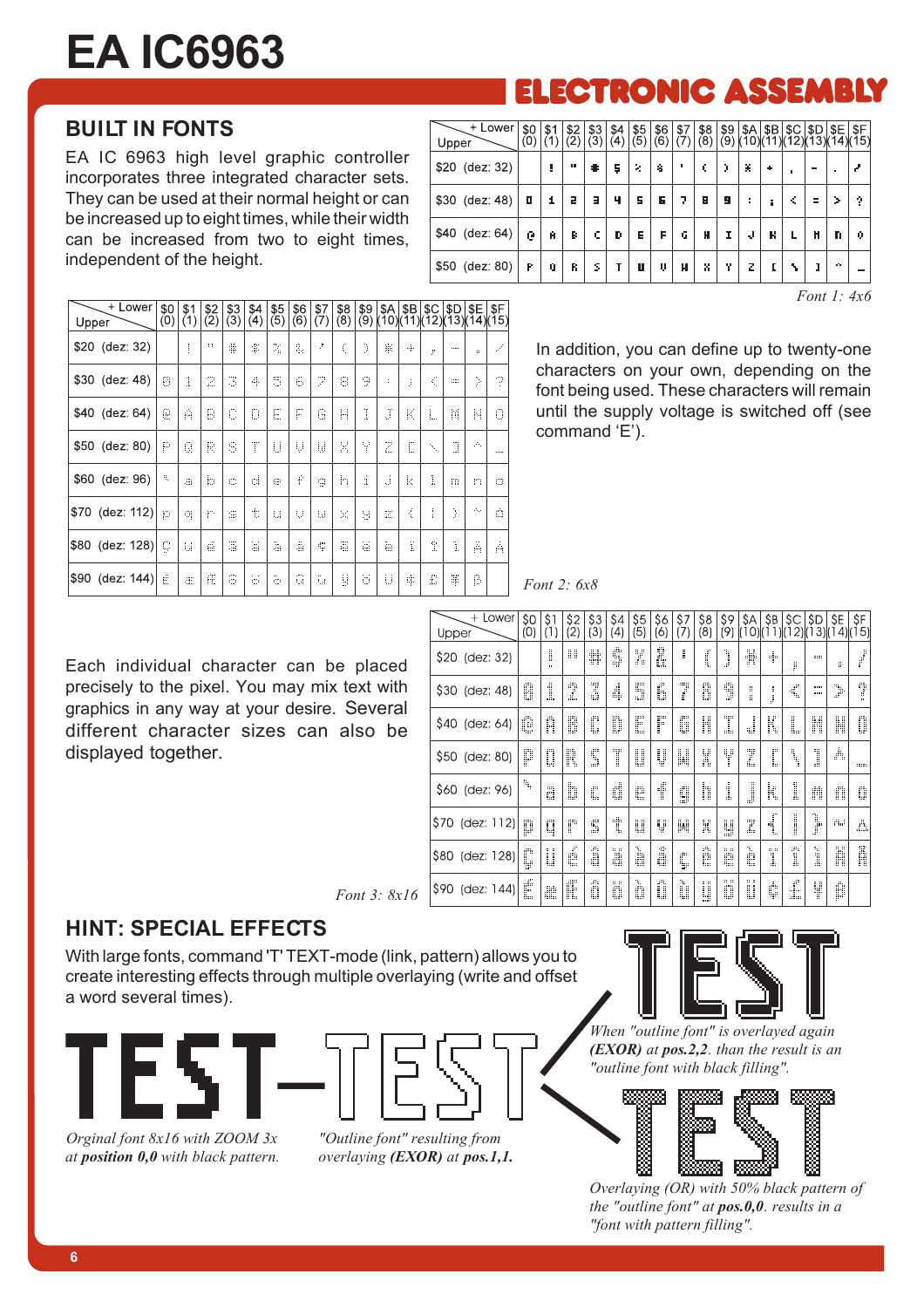## **ELECTRONIC ASSEMBLY**

|                                              |              |                  |                |                |                |     |                                                                        |    |    |     | <b>Command table EA IC6963</b>                                                                                                                                                                                      |  |  |  |  |
|----------------------------------------------|--------------|------------------|----------------|----------------|----------------|-----|------------------------------------------------------------------------|----|----|-----|---------------------------------------------------------------------------------------------------------------------------------------------------------------------------------------------------------------------|--|--|--|--|
| Command                                      |              |                  |                |                |                |     | <b>Remarks</b>                                                         |    |    |     |                                                                                                                                                                                                                     |  |  |  |  |
|                                              |              |                  |                |                |                |     | <b>Functions for outputting text</b>                                   |    |    |     |                                                                                                                                                                                                                     |  |  |  |  |
| Text mode                                    | Τ            | R<br>L<br>O<br>U | n1             | ptn            |                |     |                                                                        |    |    |     | R/L/O/U: Write character string (R)ight, (L)eft, (O)ben (up), (U)nten (down);<br>n1: overlay combination mode for text output 1=set; 2=delete; 3=inverse;<br>4=replace; 5=inverse replace; ptn: use pattern no. 07; |  |  |  |  |
| Set font                                     | F            | n1               | n <sub>2</sub> | n <sub>3</sub> |                |     |                                                                        |    |    |     | Set font no. n1;    n1=1:4x6 font;    n1=2:6x8 font;    n2=3:8x16 font n2+n3=zoom<br>factor (18); n2=X factor; n3=Y factor;                                                                                         |  |  |  |  |
| Set ASCII characters                         | Α            | x1               | y1             | n1             |                |     | The character n1 will be set at coordinate x1,y1. (Reference top left) |    |    |     |                                                                                                                                                                                                                     |  |  |  |  |
| Set character string                         | Z            | x1               | y1             |                | <b>NUL</b>     |     |                                                                        |    |    |     | Output character string () to x1,y1; character 'NUL' (\$00)=end                                                                                                                                                     |  |  |  |  |
| Define character                             | $\mathsf E$  | n1               |                | data           |                |     |                                                                        |    |    |     | n1=character no .; data =number of bytes dep. on current font                                                                                                                                                       |  |  |  |  |
|                                              |              |                  |                |                |                |     |                                                                        |    |    |     | Graphics commands with overlay mode                                                                                                                                                                                 |  |  |  |  |
| Graphics mode                                | V            | n1               |                |                |                |     |                                                                        |    |    |     | n1: 1=set; 2=delete; 3=inverse; 4=replace; 5=inverse replace;                                                                                                                                                       |  |  |  |  |
| Set point                                    | P            | x1               | y1             |                |                |     |                                                                        |    |    |     | Set one pixel at coordinates x1, y1                                                                                                                                                                                 |  |  |  |  |
| Draw straight line                           | G            | x1               | y1             | x2             | y <sub>2</sub> |     |                                                                        |    |    |     | Draw straight line from x1,y1 to x2,y2                                                                                                                                                                              |  |  |  |  |
| Continue straight line                       | W            | x1               | y1             |                |                |     |                                                                        |    |    |     | Draw a straight line from last end point to x1, y1                                                                                                                                                                  |  |  |  |  |
| Draw rectangle                               | $\mathsf{R}$ | x1               | y1             | x2             | y <sub>2</sub> |     |                                                                        |    |    |     | Draw a rectangle; x1,y1,x2,y2 = opposite corner points                                                                                                                                                              |  |  |  |  |
| Draw round corner                            | N            | x1               | y1             | x2             | y <sub>2</sub> |     |                                                                        |    |    |     | Draw a rectangle with round corners; $x1, y1, x2, y2$ = corner points                                                                                                                                               |  |  |  |  |
| Area with fill pattern                       | М            | x1               | y1             | x2             | y2             | ptn |                                                                        |    |    |     | Draw area with pattern ptn $(07)$ ; x1,y1,x2,y2 = corner points                                                                                                                                                     |  |  |  |  |
|                                              |              |                  |                |                |                |     | Other graphics commands                                                |    |    |     |                                                                                                                                                                                                                     |  |  |  |  |
| Delete display                               | D            | L                |                |                |                |     |                                                                        |    |    |     | Delete entire contents of display (set to white);                                                                                                                                                                   |  |  |  |  |
| Invert display                               | D            | ı                |                |                |                |     |                                                                        |    |    |     | Invert entire contents of display;                                                                                                                                                                                  |  |  |  |  |
| Fill display                                 | D            | $\mathbf S$      |                |                |                |     |                                                                        |    |    |     | Fill entire contents of display; (set to black);                                                                                                                                                                    |  |  |  |  |
| Delete area                                  | L            | x1               | y1             | x2             | y2             |     |                                                                        |    |    |     | Delete an area; $x1, y1, x2, y2$ = opposite corner points                                                                                                                                                           |  |  |  |  |
| Invert area                                  |              | x1               | y1             | x2             | y <sub>2</sub> |     |                                                                        |    |    |     | Invert an area; $x1,y1,x2,y2$ = opposite corner points                                                                                                                                                              |  |  |  |  |
| Fill area                                    | S            | х1               | y1             | x2             | y <sub>2</sub> |     | Fill an area; $x1, y1, x2, y2 =$ opposite corner points                |    |    |     |                                                                                                                                                                                                                     |  |  |  |  |
| Draw box                                     | $\circ$      | x1               | y1             | x2             | y2             | ptn |                                                                        |    |    |     | Draw a rectangle with fill pattern ptn (07); (always replace)                                                                                                                                                       |  |  |  |  |
| Draw round box                               | J            | x1               | y1             | x2             | y <sub>2</sub> | ptn |                                                                        |    |    |     | Draw a round corner with fill pattern ptn (07); (always replace)                                                                                                                                                    |  |  |  |  |
| Draw bar graph                               | B            | nr               | valu           |                |                |     |                                                                        |    |    |     | Set the bar graph with the 'nr' (1.8) to the new user 'value'                                                                                                                                                       |  |  |  |  |
| Upload picture area                          | U            | x1               | y1             |                | data           |     |                                                                        |    |    |     | Load a picture area to $x1, y1$ ; see picture structure for picture data                                                                                                                                            |  |  |  |  |
|                                              |              |                  |                |                |                |     | Control / definition commands                                          |    |    |     |                                                                                                                                                                                                                     |  |  |  |  |
| Define bar graph                             | В            | R<br>L<br>O<br>U | nr             | x1             | y1             | x2  | y2                                                                     | aw | ew | ptn | Define bar graph to L(eft), R(ight), O(up), U(down)<br>with the 'nr' (1.8). x1,y1,x2,y2 form the rectangle<br>enclosing the bar graph. aw, ew are the values for<br>0% and 100%. ptn=pattern (07).                  |  |  |  |  |
|                                              |              | B                |                |                |                |     |                                                                        |    |    |     | The entire contents of the display will be copied to the clipboard                                                                                                                                                  |  |  |  |  |
|                                              |              | S                | x1             | y1             | x2             | у2  |                                                                        |    |    |     | Picture area extending from x1, y1 to x2, y2 will be copied to the clipboard                                                                                                                                        |  |  |  |  |
| Clipboard commands *)<br>(buffer for picture | $\mathsf{C}$ | ${\sf R}$        |                |                |                |     |                                                                        |    |    |     | The picture area on the clipboard will be copied back to the display                                                                                                                                                |  |  |  |  |
| areas)                                       |              | Κ                | x1             | y1             |                |     |                                                                        |    |    |     | The picture area on the clipboard will be copied to x1, y1 in the display                                                                                                                                           |  |  |  |  |
|                                              |              | н                |                |                |                |     |                                                                        |    |    |     | The picture area on the clipboard will be sent as hard copy via RS232                                                                                                                                               |  |  |  |  |
|                                              |              | L                |                | data           |                |     |                                                                        |    |    |     | Load a picture area to the clipboard; see picture structure for picture data                                                                                                                                        |  |  |  |  |
|                                              |              | D                | x1             | y1             | x2             | y2  |                                                                        |    |    |     | Defines a flashing area x1,y1 to x2,y2; activate flashing function                                                                                                                                                  |  |  |  |  |
| Automatic flashing area                      | Q            | Ζ                | n1             |                |                |     |                                                                        |    |    |     | Set the flashing time n1= 115 in 1/10s; 0=deactivate flashing function                                                                                                                                              |  |  |  |  |
| (cursor function)                            |              | М                |                |                |                |     |                                                                        |    |    |     | Inverse mode (flashing area will be inverted); activate flashing function                                                                                                                                           |  |  |  |  |
|                                              |              |                  | ptn            |                |                |     |                                                                        |    |    |     | Clipboard mode*) ptn=pattern(07) of the block cursor; activate flashing                                                                                                                                             |  |  |  |  |
| Select / deselect                            | Κ            | S                | n1             |                |                |     |                                                                        |    |    |     | Activate display with address n1 (n1=03; n1=255: all)                                                                                                                                                               |  |  |  |  |
| graphics Icd                                 |              | D                |                |                |                |     |                                                                        |    |    |     | Deactivate display with address n1 (n1=03; n1=255: all)                                                                                                                                                             |  |  |  |  |
| Write I/O port                               | Y            | n1               | n2             |                |                |     |                                                                        |    |    |     | n1=07: reset I/O port n1 (n2=0); set (n2=1); invert (n2=2) n1=8: Set all 8<br>I/O ports in accordance with n2 (=8 bit binary value)                                                                                 |  |  |  |  |
| Set display type                             | Ţ            | n1               | n2             | LO             | HL             |     |                                                                        |    |    |     | Another display can be set. n1=X resolution (64240); n2=Y resolution<br>(16.128); LO, HI 16-bit picture start address (normally \$0000)                                                                             |  |  |  |  |
|                                              |              |                  |                |                |                |     | <b>Send commands</b>                                                   |    |    |     |                                                                                                                                                                                                                     |  |  |  |  |
|                                              | н            | x1               |                |                |                |     |                                                                        |    |    |     | An area is requested as a picture. The width and height are sent in pixels                                                                                                                                          |  |  |  |  |
| Hard copy                                    |              |                  | y1             | x2             | y2             |     |                                                                        |    |    |     | first of all, followed by the actual picture data, via RS232.                                                                                                                                                       |  |  |  |  |
| Read I/O port                                | X            | n1               |                |                |                |     |                                                                        |    |    |     | n1=07: load I/O port <n1> (1=H level=5V, 0=L level=0V) n1=8: load all 8<br/>I/O ports I/O0I/O7 as 8-bit binary value</n1>                                                                                           |  |  |  |  |
| Query display type                           | ?            |                  |                |                |                |     |                                                                        |    |    |     | This command is used to query the display type. 3 bytes are sent back: X<br>resolution, Y resol., 'H' (e.g. 240, 64 (pixels), horizontal picture)                                                                   |  |  |  |  |

") All clipboard commands require a display RAM of at least 8 KB. The clipboard commands cannot be used with displays<br>having a smaller RAM (e.g. 2 KB). *\*) All clipboard commands require a display RAM of at least 8 KB. The clipboard commands cannot be used with displays having a smaller RAM (e.g. 2 KB).*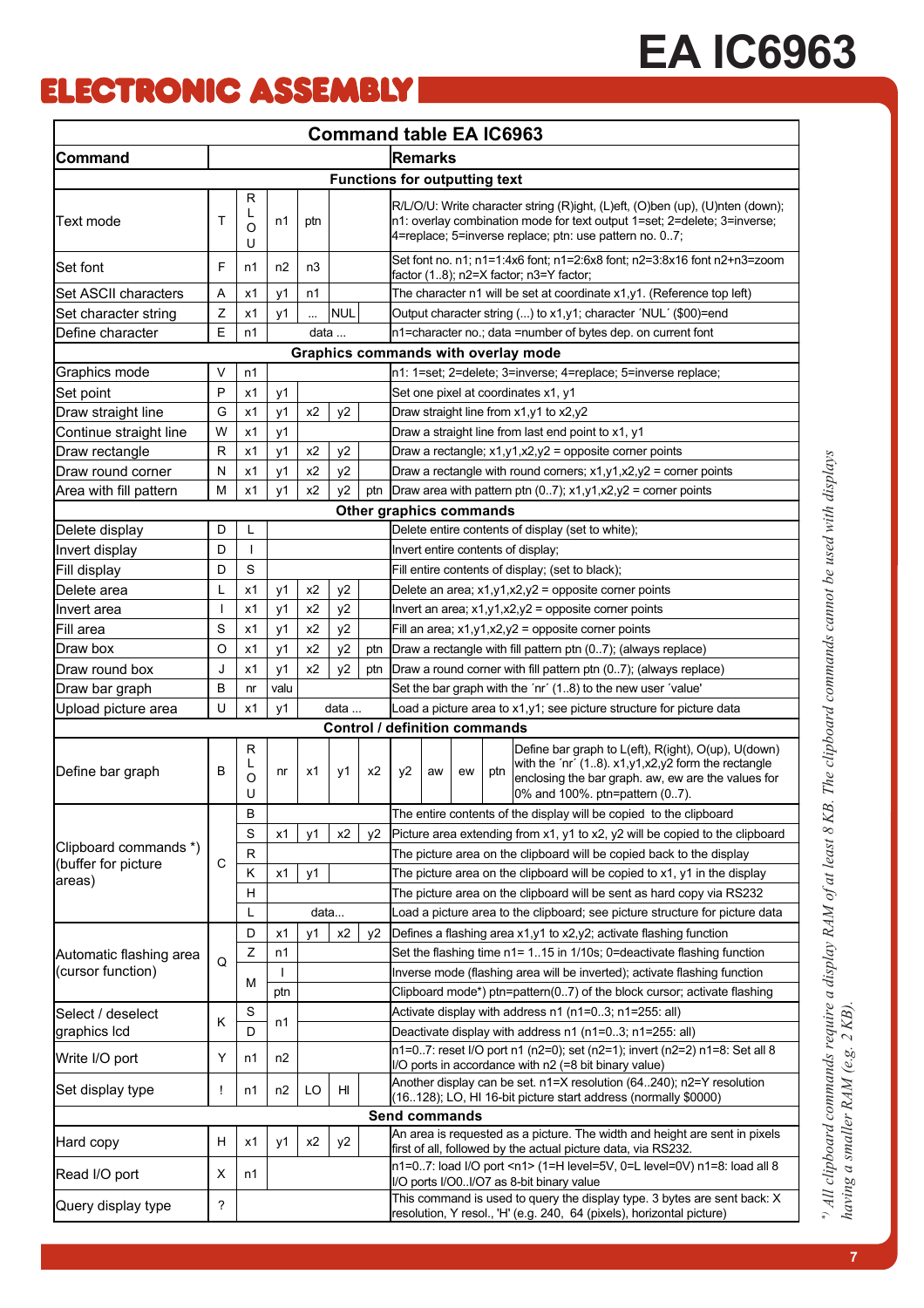## **ELECTRONIC ASSEMBLY**

#### **PARAMETERS**

Various built in commands can be used to program the high-level graphics controller. Each command starts with a command letter which is followed by a number of parameters. All commands with parameters, coordinates and other hand over datas are expected in form of Bytes. No space characters are allowed, i.e. no space bars, no commas. End of command **does not need a closing byte** such as a Carrige Return (except character string: \$00).

| Example: $G = 71$ (dec.) = \$47 initiates the straight line<br>drawing command.                                           |
|---------------------------------------------------------------------------------------------------------------------------|
| Example: $x1 = 10$ (dec.) = \$0A                                                                                          |
| n1,n2,nr,aw,ew,value,ptn,data  Parameters with numbers are transmitted with one byte.<br>Example: $n1 = 15$ (dec.) = \$0F |

#### **EXAMPLE OF PROGRAMMING**

Below table shows the character string "Test" which is displayed at coordinates 7,3.

| <b>Example</b>            | <b>Codes</b><br>7<br><b>BEL</b><br><b>ETX</b><br>S<br>e<br>\$65<br>\$03<br>\$07<br>\$73<br>\$74<br><b>\$5A</b><br>\$54 |  |                                                                                                   |    |     |     |     |            |  |  |  |  |  |
|---------------------------|------------------------------------------------------------------------------------------------------------------------|--|---------------------------------------------------------------------------------------------------|----|-----|-----|-----|------------|--|--|--|--|--|
| <b>ASCII</b>              |                                                                                                                        |  |                                                                                                   |    |     |     |     | <b>NUL</b> |  |  |  |  |  |
| Hex                       |                                                                                                                        |  |                                                                                                   |    |     |     |     | \$00       |  |  |  |  |  |
| Decimal                   | 90                                                                                                                     |  | 3                                                                                                 | 84 | 101 | 115 | 116 |            |  |  |  |  |  |
| Turbo-Pascal              |                                                                                                                        |  | write(aux, 'Z', chr(7), chr(3), 'Test', chr(0));                                                  |    |     |     |     |            |  |  |  |  |  |
| $^{\prime}$ C $^{\prime}$ |                                                                                                                        |  | fprintf(stdaux, "%c%c%c%s%c", 'Z', 7, 3, "Test", 0);                                              |    |     |     |     |            |  |  |  |  |  |
| Q-Basic                   |                                                                                                                        |  | OPEN "COM1:1200, N, 8, 2, BIN" FOR RANDOM AS #1<br>PRINT #1,"Z"+CHR\$(7)+CHR\$(3)+"Test"+CHR\$(0) |    |     |     |     |            |  |  |  |  |  |

#### **PATTERN**

Several commands allow setting of pattern type parameters (ptn = 0..7). They will link and display rectangular areas, bargraphs and even text lines with various pattern.

This pattern are available:

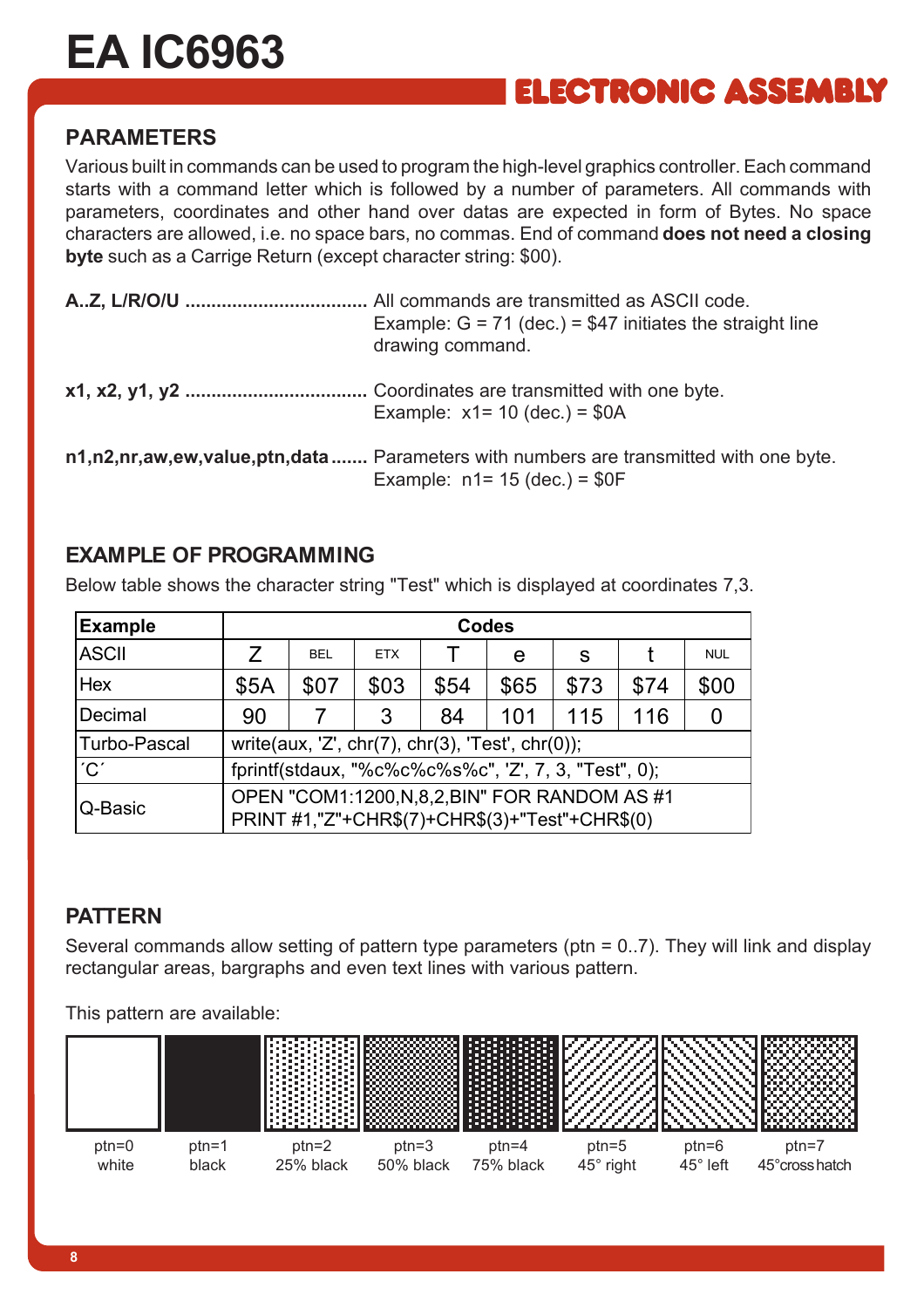# **ELECTRONIC ASSEMBLY**

## **DESCRIPTION OF VARIOUS GRAPH FUNCTIONS**

Coming pages show detailed descriptions in alphabetical order for each individual function. Examples are shown as hardcopy in an enlarged window of 50 x 32 pixel once the command has been executed. Examples show all transfered Bytes as Hex codes.

A character **n1** will be displayed on coordinates **x1**,**y1** with preset font 'F' and text mode 'T' (set / delete / invert / replace / invers replace / pattern). Origin is (0,0) at top left hand corner of display. Datas for coordinates apply also to top left hand corner of a given character. Note: Font No.1 shows capital letters only.

Example: \$41 \$13 \$02 \$45

Character 'E' will be displayed at coordinates 19,2

Preset font: 6x8, with double width and double height

Text mode: Replace and black pattern

## **B L/R/O/U nr x1 y1 x2 y2 aw ew ptn Define Bargraph**

Up to 8 bargraphs (**nr**=1..8) can be defined, which may oscillate to **L**=left, **R**=right, **O**=top or **U**=bottom direction. Bargraph full level range coordinates are described from **x1**,**y1** to **x2**,**y2**. Scaling of bargraph is performed by starting zero position **aw** (=0..254) and max. ending position (full size) **ew** (=0..254). Bargraph always is displayed in inverse-mode using the **ptn-**pattern type: the background remains preserved in any case. (Note:

executing this command only the bargraph range is defined but nothing is visible on display).

Example: \$42 \$4F \$01 \$04 \$02 \$09 \$1E \$04 \$14 \$01

Defines bargraph no. 1 which oscillates vertical up to top. At full level its coordinates ranges from 4,2 to 9,30. Displayed start- and end- values represent a current value of 4..20 mA. (Hardcopy shows bargraph at its full level operating at \$42 \$01 \$14)

## **B** nr value **Draw Bargraph**

Bargraph number **n1** (1..8) will be adjusted to a new value (aw <= **value** <= ew).

If **value** > ew, than final value will be displayed. Shape of bargraph must be defined first, see above example.

Example: \$42 \$01 \$0A

Above defined bargraph no. 1 is set here to value 10.

## **C B\*) Save content of display to clipboard**

The entire contents of the display will be copied to the clipboard (buffer).

Example: \$43 \$42

This will save the entire contents of the display to the clipboard so that the screen can be restored later. The contents of the display will not be altered in the process.

*\*) All clipboard commands require a display RAM of at least 8 KB. The clipboard commands cannot be used with displays having a smaller RAM (e.g. 2 KB).*

## **A x1 y1 n1 Set ASCII-Characters**

.......... <u>||......</u> iimuu





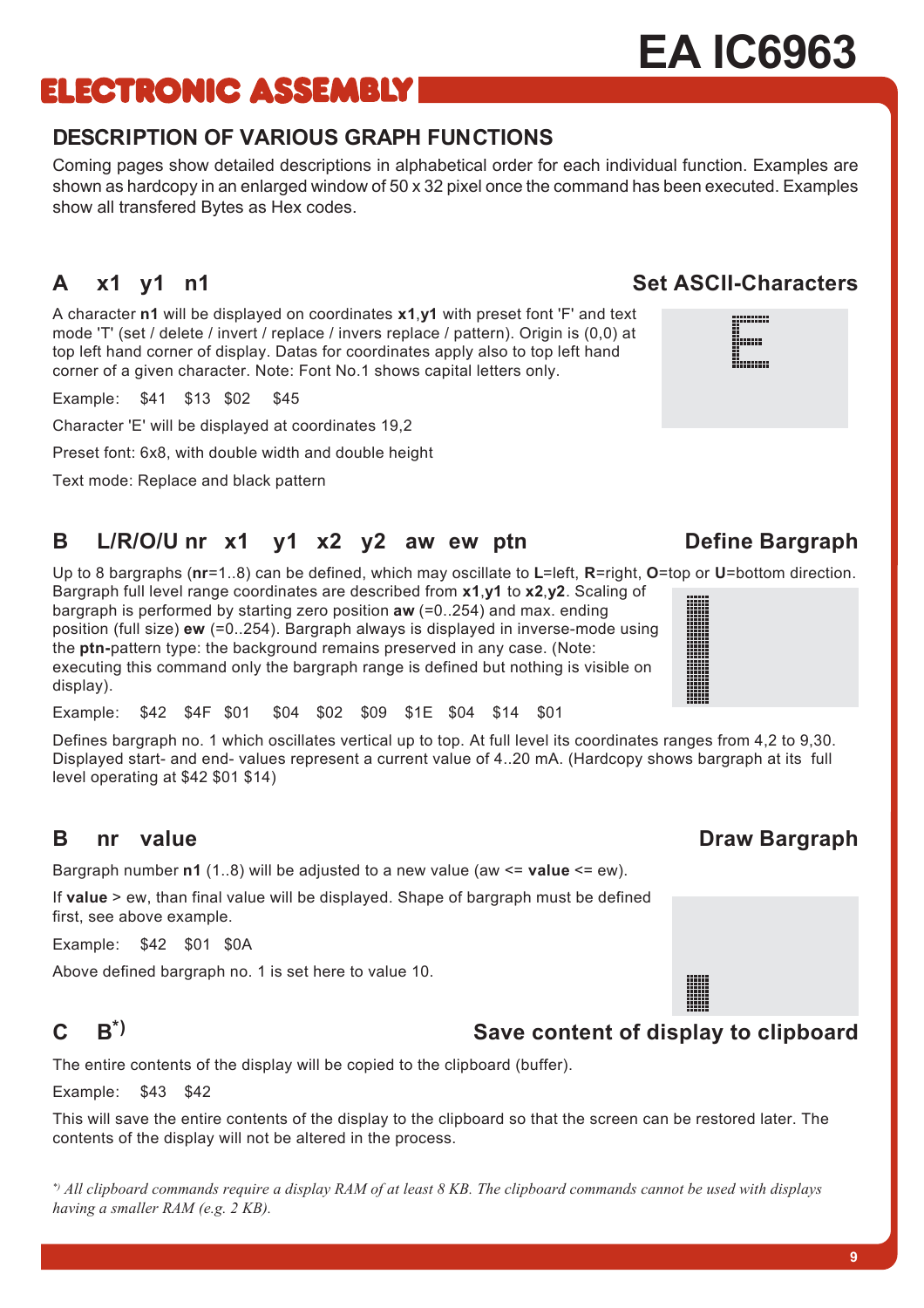## **ELECTRONIC ASSEMBLY**

## **C S x1 y1 x2 y2\*) Save area to clipboard**

An area extending from the top left-hand corner **x1,y1** to the bottom right-hand corner **x2,y2** will be copied to the clipboard (buffer).

Example: \$43 \$53 \$00 \$00 \$17 \$1B

This will save the area extending from 0,0 to 23,27, so that the screen can be restored later. The contents of the display will not be altered.

The area that was saved last will be copied from the clipboard (buffer) back to the display. Target: original coordinates.

Example: \$43 \$52

This will restore the area last saved.

#### **C K x1 y1\*) Copy area from clipboard**

The area last saved to the clipboard (buffer) will be copied to a new position at **x1,y1** in the display.

Example: \$43 \$4B \$0A \$20

This will take the area that was last saved and copy it to coordinate 10,32.

#### **C L data\*) Load image onto the clipboard**

This will take the data that now follows, and will load it onto the clipboard (buffer).

Example:  $$43$   $$4C$  as with the upload command 'U'.

This means that even with a low baud rate (slow), an image can be loaded into an invisible area, and can then be displayed "suddenly" at one or more places by means of the command  $'C', 'K'.$ 

## **C H\*) Send image from the clipboard as hard copy**

This requests the data from the clipboard (buffer). The function is similar to the  $H'$ , hard copy, command.

Example: \$43 \$48

and the image on the clipboard will be sent immediately via RS-232.

The entire contents of the display will be **L**=deleted (white), **I**=inverted, or **S**=filled (black).

Example: \$44 \$49

This will invert the entire contents of the display.

*\*) All clipboard commands require a display RAM of at least 8 KB. The clipboard commands cannot be used with displays having a smaller RAM (e.g. 2 KB).*

## **C R\*) Restore area**

## **D** L/I/S Display command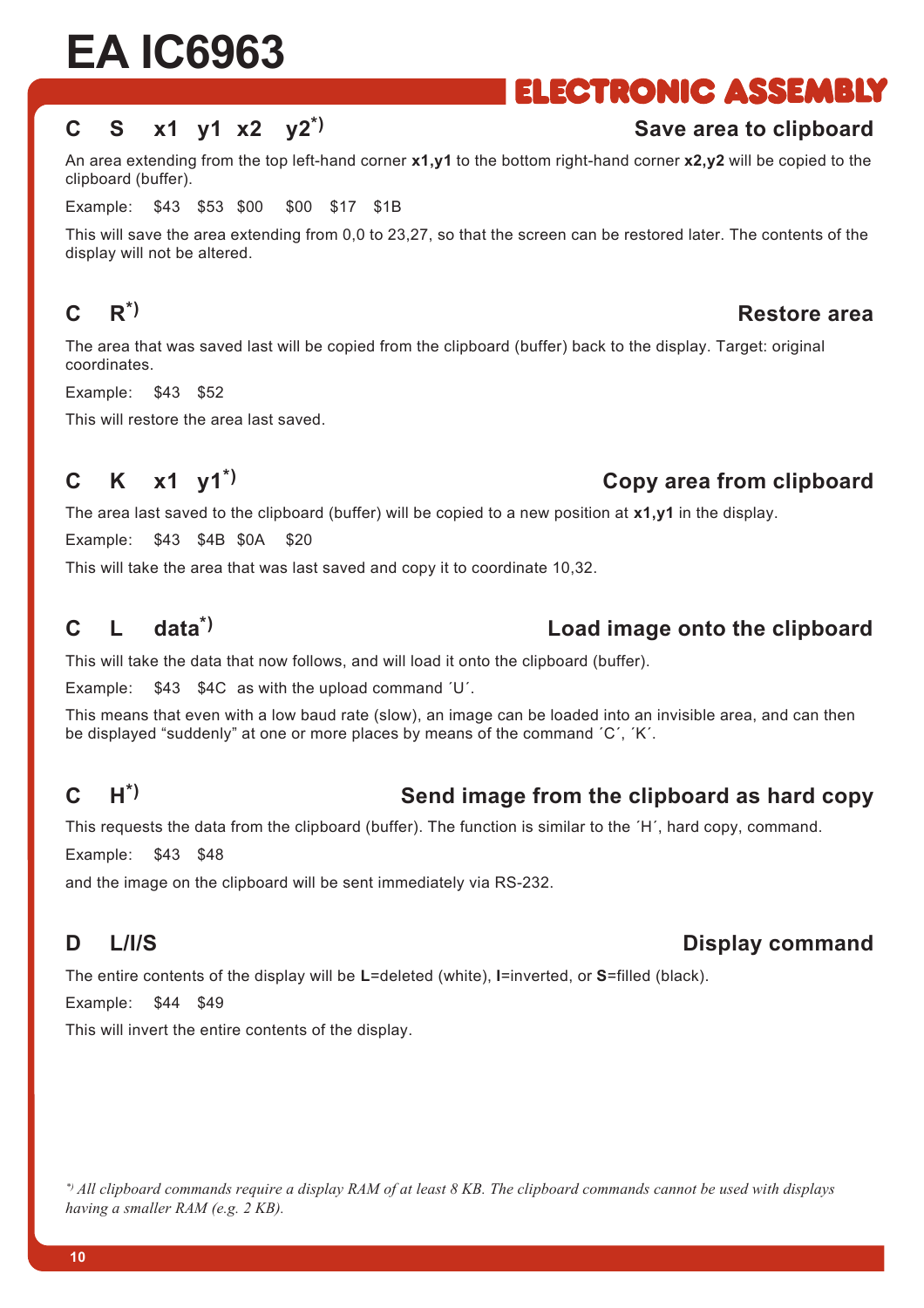## **ELECTRONIC ASSEMBLY**

#### **E** n1 data **Define character** Define character Define characters

BIT NR. 7 6 5 4 3 2 1 0

You can define up to twenty-one characters yourself (depending on the size of the font). These characters will then have the ASCII codes 1 to 21, and will remain in an invisible screen RAM of 128 bytes until the supply voltage is switched off. In the case of font 1, up to twenty-one characters can be defined; with font 2, the figure is sixteen; and with font 3, the largest, it is eight characters. Please note that if you specify several characters from different fonts, then you must bear in mind that a character with code 1 of the 8x16 font, for example, will need the same amount of RAM as characters with the codes 1 to 3 of the 4x6 font (see the table alongside).

> Byte 1 Byte 2 Byte 3  $B$ yte  $4$ Byte 5 Byte 6 Byte 7 Byte 8

**BIT NR**  $765432$ 

> Byte 1 Byte 2 Byte 3 Byte 4 Byte 5 Byte 6 Byte 7 Byte 8 Byte 9 Byte 10 Byte 11 Byte 12 Byte 13 Byte 14 Byte 15 Byte 16

Example 1: \$45 \$01 \$20 \$70 \$A8 \$20 \$20 \$20 \$20 \$00 This defines an up arrow for ASCII no. 1, using the character set 6x8.

Example 2: \$45 \$02

\$10 \$10 \$10 \$10 \$10 \$10 \$10 \$10 \$10 \$10 \$92 \$54 \$38 \$10 \$00 \$00 This defines a down arrow for ASCII no. 2, using the character set 8x16.

#### **F n1 n2 n3 Set font**

The font with the no. **n1** (1=4x6 capital letters only; 2=6x8; 3=8x16) will be set. In addition, a zoom factor (1..8 times) for the width **n2** and the height **n3** will be set separately.

Example: \$46 \$02 \$03 \$04

The 6x8 font with the width enlarged three time and the height enlarged four times will be set with immediate effect. In the diagram alongside, the character  $E$  from the 6x8 font is shown with different zoom factors.

## G x1 y1 x2 y2 Draw straight line

A straight line will be drawn from coordinate **x1,y1** to coordinate **x2,y2**, taking into account the graphics mode 'V' that has been set (set / delete / inverse).

Example: \$47 \$03 \$14 \$28 \$06 A straight line will be drawn from 3,20 to 50,6.

## **H x1 y1 x2 y2 Get a hard copy of the display**

This requests the area extending from the top left-hand corner **x1,y1** to the bottom right-hand corner **x2,y2**. The graphics chip will immediately send the width and height of the section of the image, followed by the image data. See the upload image command, 'U', for the structure of the image data.

Example: \$48 \$00 \$00 \$1F \$0F The top left-hand part of the screen, measuring 32 x 16 pixels, will be sent immediately via RS-232.

#### **I** x1 y1 x2 y2 **Invert** area

The area extending from the top left-hand corner **x1,y1** to the bottom right-hand corner **x2,y2** will be inverted (black pixels will become white, and vice versa).

Example: \$49 \$00 \$00 \$17 \$1B This will invert the area extending from 0,0 to 23,27 when the contents of the display are as shown in the example under "Set font".



(ASCII)<br>L 6x8  $4x6$   $6x8$   $8x16$ 



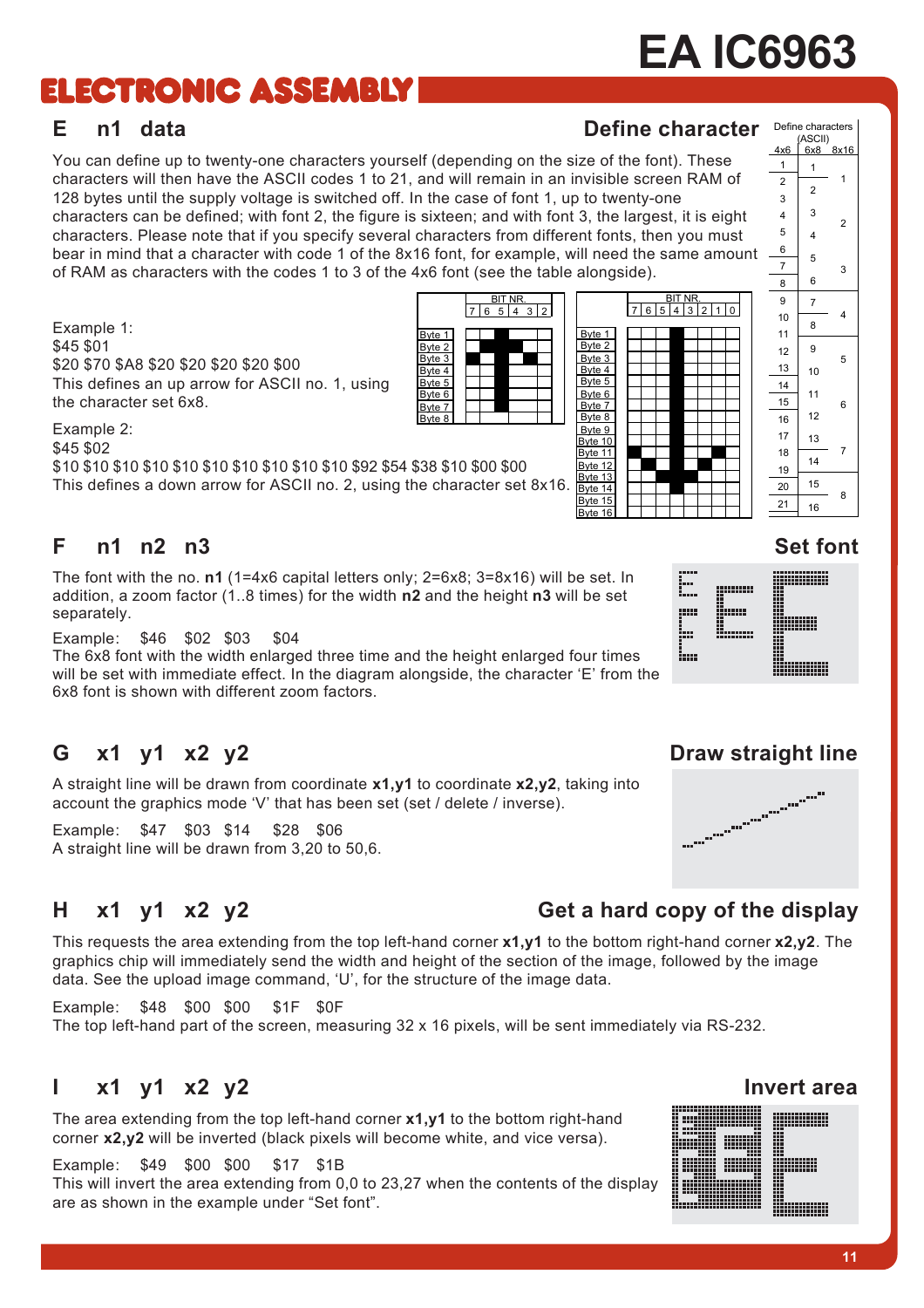#### **J** x1 v1 x2 v2 ptn **Draw round box**

A rectangle with rounded corners will be drawn from the top left-hand corner **x1,y1** to the bottom right-hand corner **x2,y2**, with the pattern **ptn**. The background will be deleted. Compare 'N, Draw round corner'.

Example: \$4A \$07 \$03 \$23 \$16 \$03

This will draw a round box extending from 7,3 to 35,22, with the pattern 3=50% black.

The graphics controller with the hardware address **n1** (0..3) will be **S**=selected or **D**=deselected; The address 255=\$FF is a master address that is used to access all graphics controllers. The address is set by hardware (pins ADR0/1, see page 16).

Example: \$4B \$44 \$00

All commands for the graphics controller with the address \$00 will be ignored with immediate effect.

#### **L x1 y1 x2 y2 Clear specified display area**

The area extending from the top left-hand corner **x1,y1** to the bottom right-hand corner **x2,y2** will be deleted.

Example: \$44 \$53 \$4C \$06 \$04 \$28 \$19

To begin with, the display will be filled with 'D', 'S', and then the area extending from 6,4 to 40,25 will be deleted.

#### **M** x1 y1 x2 y2 ptn **Area with fill pattern**

A rectangular area will be drawn from the top left-hand corner **x1,y1** to the bottom right-hand corner **x2,y2**, with the pattern **ptn**, and taking into account the graphics mode 'V' that has been set (set / delete / invert / replace / inverse replace).

Example: \$4D \$05 \$01 \$2D \$1A \$07

This will draw the pattern 7=45°cross from 5,1 to 45,26.

#### **N x1 y1 x2 y2 Draw a box with rounded corners**

A rectangle with rounded corners will be drawn from the top left-hand corner **x1,y1** to the bottom right-hand corner  $x2,y2$ , taking into account the graphics mode 'V' that has been set (set / delete / inverse). The contents of the round corner box will not be altered. Compare 'J, Draw round box'.

Example: \$4E \$06 \$02 \$26 \$13

This will draw a round corner from 6,2 to 38,19.

#### **O** x1 y1 x2 y2 ptn Draw box

A rectangle will be drawn from the top left-hand corner **x1,y1** to the bottom righthand corner **x2,y2**, with the pattern **ptn**. The background of the box will be deleted. Compare 'R, Draw rectangle'.

Example: \$4F \$02 \$05 \$12 \$1E \$02

This will draw a box from coordinates 2,5 to 18,30, with the pattern 2=25% black.

#### K S/D n1 Select / Deselect graphics controller



**ELECTRONIC ASSEMBLY** 





18888888





₩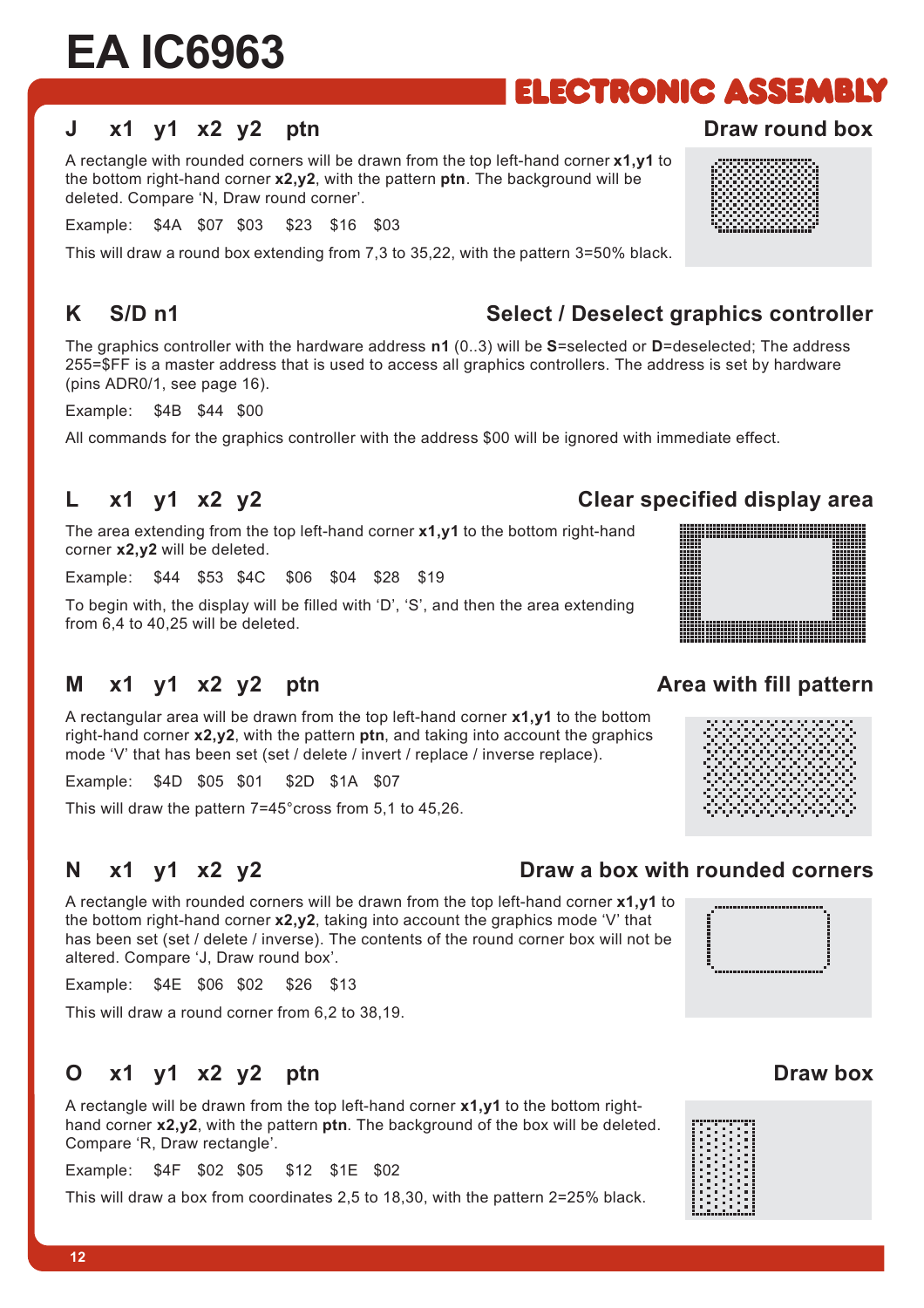## ELECTRONIC ASSEMBLY

#### **P x1 y1 Place a dot**

A single pixel will beplaced at coordinate **x1,y1**, taking into account the graphics mode 'V' that has been set (set / delete / invert).

Example: \$50 \$11 \$0D

This will set the pixel at coordinate 17,13.

#### **Q** D x1 y1 x2 y2 Define flashing area

This specifies the area extending from the top left-hand corner **x1,y1** to the bottom right-hand corner **x2,y2** as an automatic flashing area. At the same time, it starts the flashing function. This makes it possible to present a "cursor" when entries are being made.

Example: \$51 \$44 \$00 \$0F \$07 \$10

This defines the flashing area from 0,15 to 7,16. (Simulation of an underscore cursor for the 8x16 font, with a character at position 0,0.)

This sets the flashing time to **n1** (=1..15) tenth seconds. At **n1**= 0, the flashing function will be deactivated, and the original screen will be restored.

Example: \$51 \$5A \$05 This will set the flashing time to  $\frac{1}{2}$  second.

#### **Q M** I **Inverse flashing mode**

This automatically inverts the specified flashing area, using the flashing time that has been set. At the same time, it starts the flashing function.

Example: \$51 \$49 This will set the inverse flashing mode.

This saves the defined flashing area to the clipboard. A cyclical changeover will be carried out between the original area and the pattern ptn (=0..7), using the flashing time that has been set. This means, for example, that a flashing cursor can be simulated (ptn=1 black), or a flashing word can be displayed (ptn=0 white). At the same time, the flashing function will be started. It will then no longer be possible to use the clipboard commands!

Example: \$51 \$43 \$00

This will set the flashing mode block cursor with the white pattern. The area that has been set will therefore flash on a white background.

This draws a rectangular box from the top left-hand corner **x1,y1** to the bottom righthand corner **x2,y2**, taking into account the graphics mode 'V' that has been set (set / delete / inverse). The contents of the rectangle will not be altered in the process. Compare 'N, Draw box with rounded corners' on page 12.

Example: \$52 \$15 \$08 \$30 \$25 This will draw a rectangle from position 21,8 to 48,37.

*\*) The command Q M mst requires a display RAM of at least 8 KB. This command cannot be used with displays having a smaller RAM (e.g. 2 KB).*

## **Q M ptn\*) Block cursor flashing mode**

## **R** x1 y1 x2 y2 **Draw rectangular box**

#### **Q** Z n1 Set flashing time



**13**

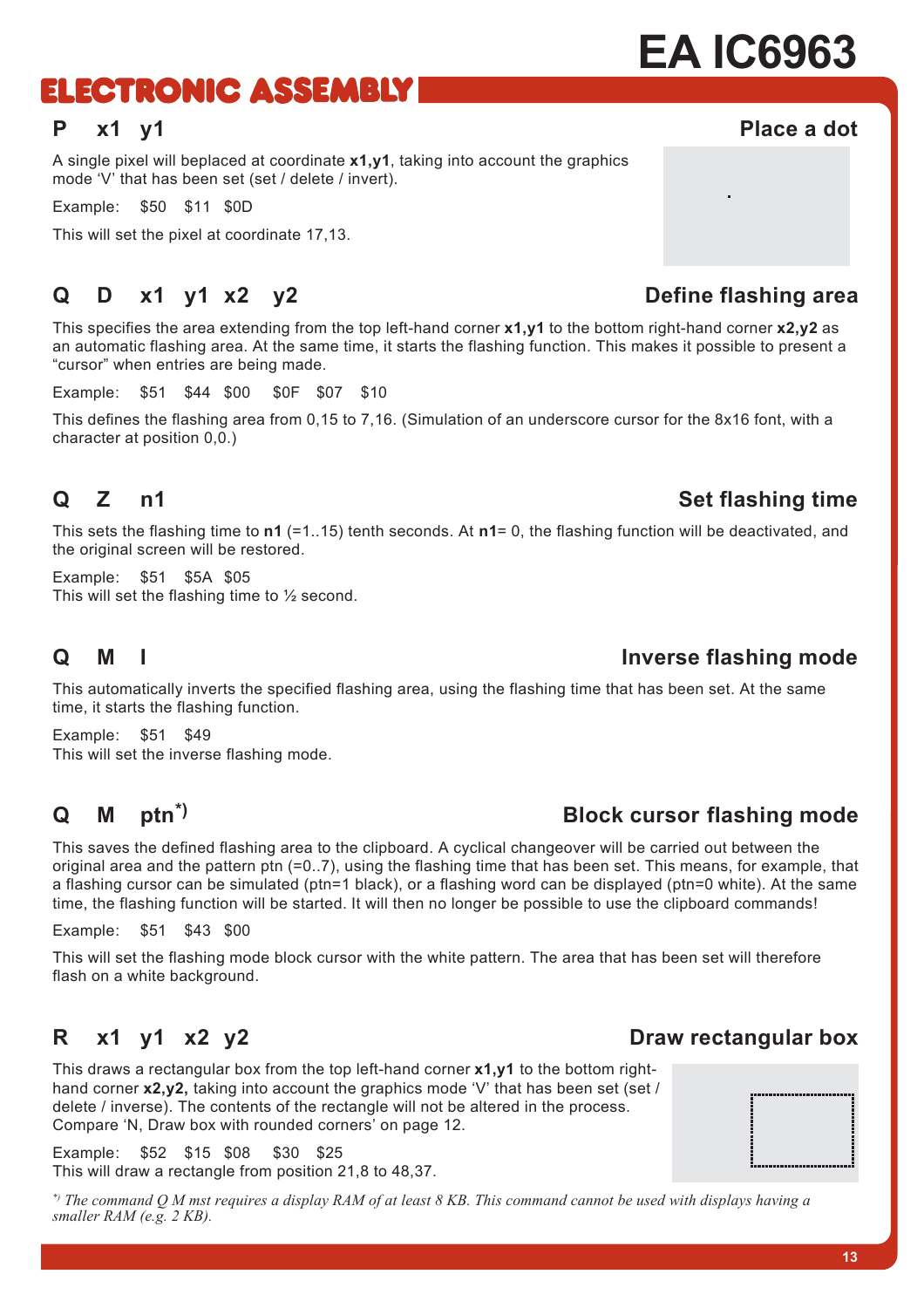## ELECTRONIC ASSEMBLY

cerpen

INUERS

 $\mathbf{m}$ 

:::::

#### **S x1 y1 x2 y2 Fill area**

The area extending from the top left-hand corner **x1,y1** to the bottom right-hand corner **x2,y2** will be filled with black pixels.

Example: \$53 \$09 \$05 \$16 \$16 fills an area extending from 9,5 to 22,22 with black pixels.

## **T** L/R/O/U n1 ptn Set text mode

The link mode **n1**, and pattern mode **ptn** sets ASCIIcharacters 'A' in text mode and displays a character string (command  $Z'$ ). In addition, the write direction is stipulated for the command ëZí: **L**=left, **R**=right, **O**=oben (up), and **U**=unten (down).

Example: \$54 \$52 \$03 \$03

This will set the link mode for all of the following text functions to gray characters (pattern  $3 = 50\%$  black), inverts the background and writes the character string from left to right.

Link mode n1:

1 = set: Black pixels, irrespective of the previous value (OR).

2 = delete: White pixels, irrespective of the previous parameter.

3 = inverse: Black pixels become white, and vice versa (EXOR).

4 = replace: Delete background, and set black pixels.

5 = inverse replace: Fill background, and set white pixels.

#### **U x1 y1 data Upload image**

 **14**

An image will be loaded to coordinates **x1,y1**.

**data:** - 1 byte for width of image in pixels.

- 1 byte for height of image in pixels.

- Image data: pixel qty =  $((width+7) / 8)$  \* height bytes.

1 byte stands for 8 horizontal pixels on the screen; 0=white, 1=black; MSB: left, LSB: right; the image builts up from top to bottom.

Programme BMP2BLH.EXE on our disk EA DISKIC1, which is available as an accessory, generates the image data - including details of width and height - from monochrome Windows bitmap graphics (\*.BMP).

Example: \$55 \$09 \$04 \$0C \$0C \$0F \$00 \$3F \$C0 \$7F \$E0 \$76 \$E0 \$FF \$F0 \$FF \$F0 \$F1 \$F0 \$FF \$F0 \$6F \$60 \$70 \$E0 \$3F \$C0 \$0F \$00

Loads beside shown image to coordinates 9.4.











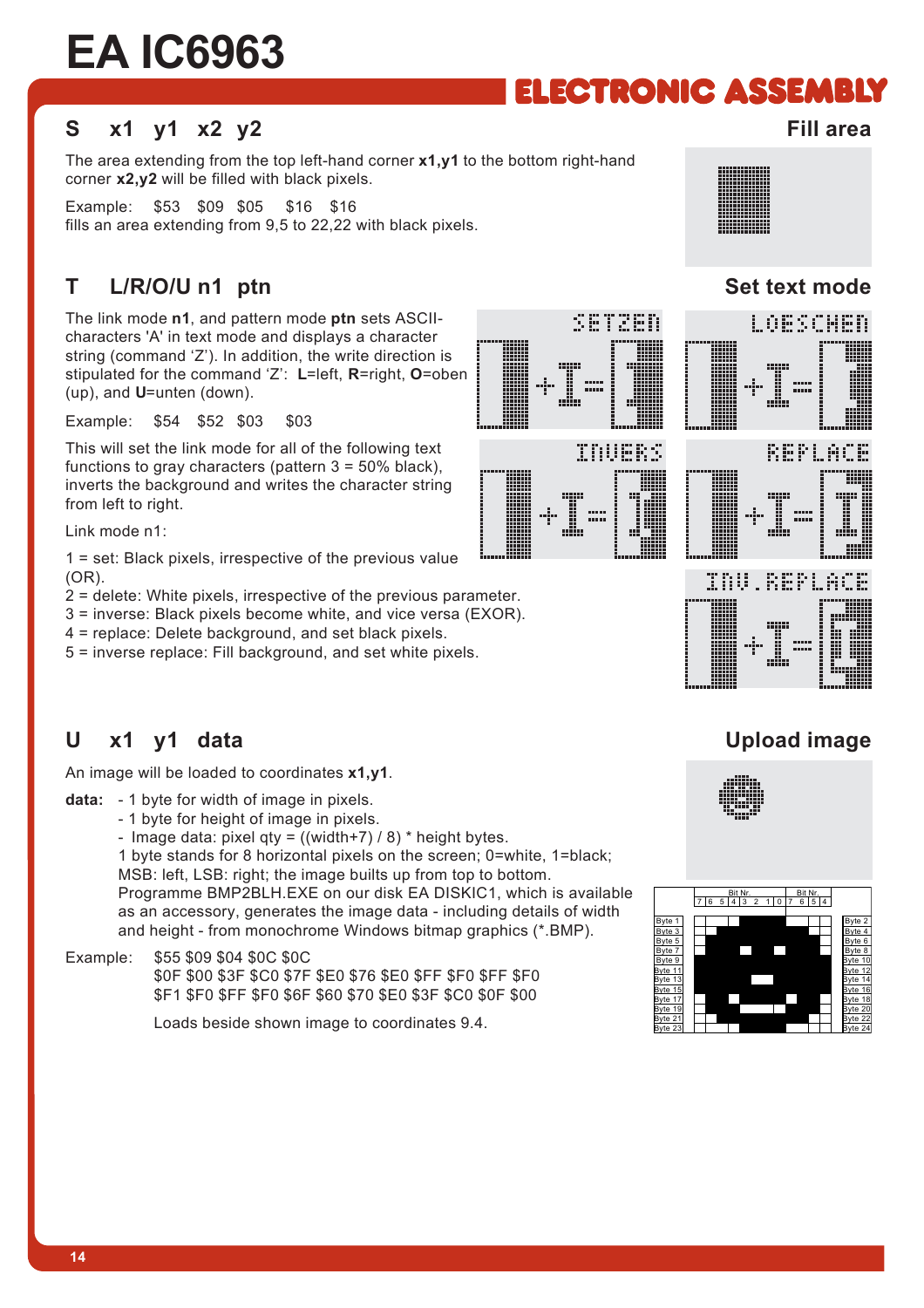# ELECTRONIC ASSEMBLY

This sets the link mode **n1** for the following graphics functions: set point ( $P'$ ), draw straight line ( $'G'$ ), continue drawing straight line ('W'), draw rectangle  $(F<sup>i</sup>)$ , draw box with rounded corners  $(F<sup>i</sup>)$ , fill area with pattern ('M').

Example: \$56 \$03 This will set the link mode to inverse.

As an example, a rectangle is drawn here on an existing background with link mode, set, delete, and inverse.

Link mode n1:

1=set: Black pixels, irrespective of previous parameter (OR).

2=delete: White pixels, irrespective of previous parameter.

3=inverse: Black pixels are changed to white, and vice versa (EXOR).

4=replace: Clear background and set pixels inside area with fill pattern 'ptn' only.

5=inverse replace: Fill background, delete pixels from area with fill pattern 'ptn' only.

This continues a straight line, from the point or the end of the line last drawn, to **x1,y1**, taking into account the graphics mode 'V' that has been set.

Example:

\$47 \$00 \$00 \$10 \$04 \$57 \$16 \$1B

\$57 \$30 \$0F

Draws first a straight line from 0,0 to 16,4. It will then be continued to 22,27 and to 48,15.

## **X** n1 Read I/O port

This reads in port (**n1**: 0..7 = I/O: 0..7). If **n1** = 8, all I/O 0..7 will be read in as a binary value; I/O 0: LSB, I/O 7: MSB. See application on page 13.

Example: \$58 \$02 This will read in signals at I/O 2, and will send \$00 in the case of level L and \$01 in the case of level H via RS-232.

#### **Y** and a n<sup>2</sup> Set I/O port

This changes the port (**n1**: 0..7 = I/O: 0..7) to parameters **n2** (0=L level; 1=H level; 2=invert port). If **n1**= 8, all I/O 0..7 will be output as a binary value **n2**; I/O 0: LSB, I/O 7: MSB. See application on page 13.

Example: \$59 \$02 \$01 This will switch the port I/O 2 to H- level.

## **Z** x1 y1 ASCII... NUL Write character string

This writes the character string **ASCII...** to coordinate **x1,y1**, taking into account the text mode 'T' that has been set (set / delete / invert / replace / inverse replace / fill pattern / direction). The character string must be terminated with **NUL** (zero) (\$00). The origin (0,0) is at top left-hand corner of display. Datas of coordinates refer to top left-hand corner of character.

Example: \$5A \$06 \$0B \$54 \$65 \$73 \$74 \$00 This will write the character string "Test" starting at coordinates 6,11. Font set: 8x16 with normal width and height. Text mode: Written from left to right in link mode replace and with black pattern.

#### **W x1 y1 Continue straight line**









INUERS

w"



**EA IC6963**